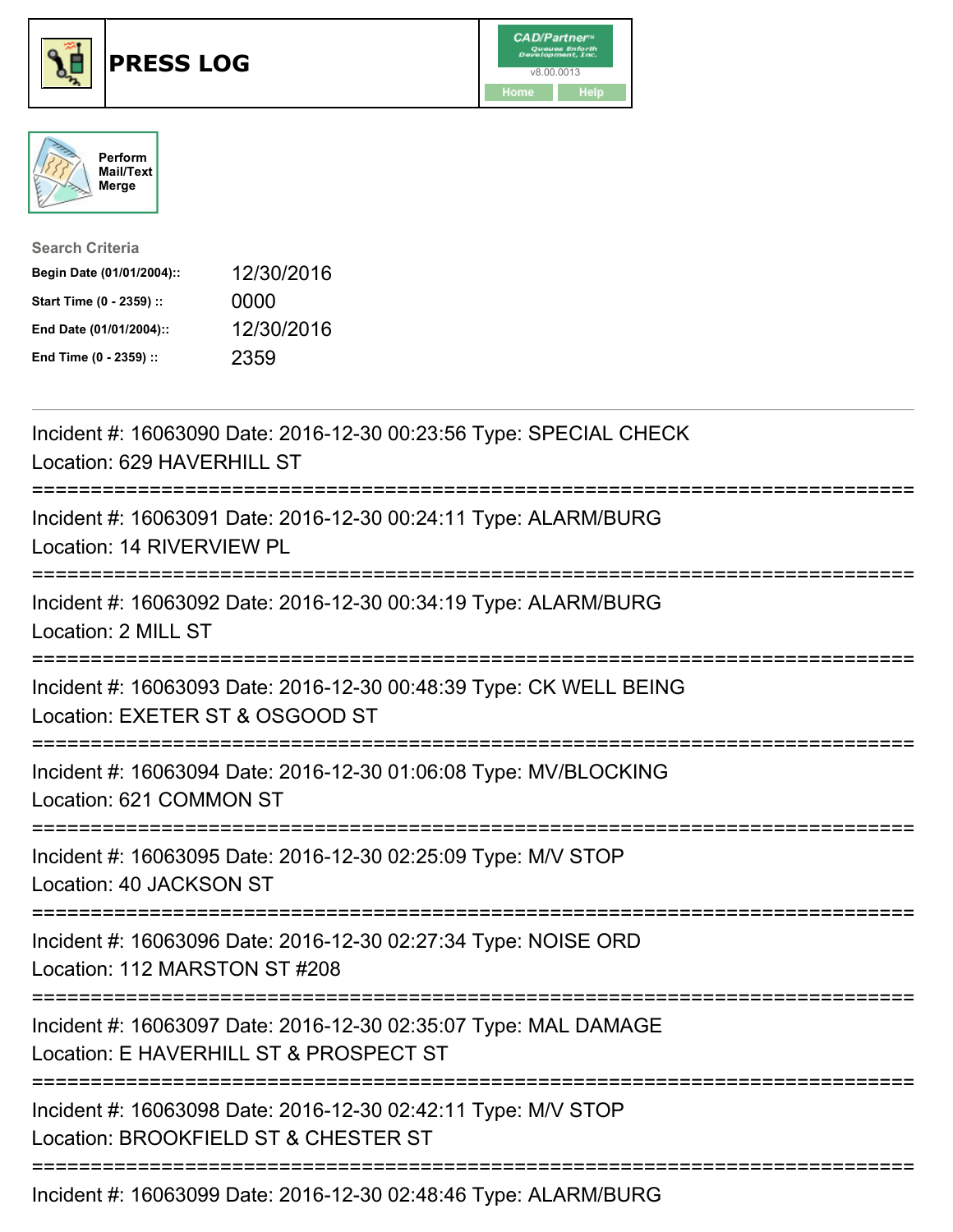| Location: GLAMOROUS BOUTIQUE / 165 LAWRENCE ST<br>===========================<br>==============================                      |
|--------------------------------------------------------------------------------------------------------------------------------------|
| Incident #: 16063100 Date: 2016-12-30 02:54:07 Type: M/V STOP<br>Location: LAWRENCE ST & METHUEN ST<br>:============================ |
| Incident #: 16063101 Date: 2016-12-30 02:57:25 Type: BUILDING CHK<br>Location: TEDESCHI / 208 S BROADWAY                             |
| Incident #: 16063102 Date: 2016-12-30 02:59:17 Type: BUILDING CHK<br>Location: CVS PHARMACY / 205 S BROADWAY                         |
| Incident #: 16063103 Date: 2016-12-30 03:01:20 Type: M/V STOP<br>Location: BROADWAY & VALLEY ST                                      |
| Incident #: 16063104 Date: 2016-12-30 03:02:41 Type: M/V STOP<br>Location: AMESBURY ST & HAVERHILL ST<br>:======================     |
| Incident #: 16063105 Date: 2016-12-30 03:07:06 Type: M/V STOP<br>Location: ARLINGTON ST & CHELMSFORD ST                              |
| Incident #: 16063106 Date: 2016-12-30 03:11:32 Type: M/V STOP<br>Location: BROADWAY & HAVERHILL ST                                   |
| Incident #: 16063107 Date: 2016-12-30 03:28:17 Type: ALARM/BURG<br>Location: LAGRANDE MULTISERVICES / 44 MYRTLE ST                   |
| Incident #: 16063108 Date: 2016-12-30 03:37:35 Type: M/V STOP<br>Location: GROTON ST & S BROADWAY                                    |
| Incident #: 16063109 Date: 2016-12-30 04:01:00 Type: SPECIAL CHECK<br>Location: SAM'S FOOD STORE / 389 BROADWAY                      |
| Incident #: 16063110 Date: 2016-12-30 04:05:03 Type: ALARM/BURG<br>Location: OLIVER SCHOOL / 183 HAVERHILL ST                        |
| Incident #: 16063111 Date: 2016-12-30 04:08:23 Type: M/V STOP<br>Location: TOP DONUT / 123 LAWRENCE ST                               |
| Incident #: 16063112 Date: 2016-12-30 04:56:28 Type: ALARM/BURG<br>Location: LORENZO BUILDING / 599 CANAL ST                         |
| Incident #: 16063113 Date: 2016-12-30 05:13:00 Type: ASSIST FIRE                                                                     |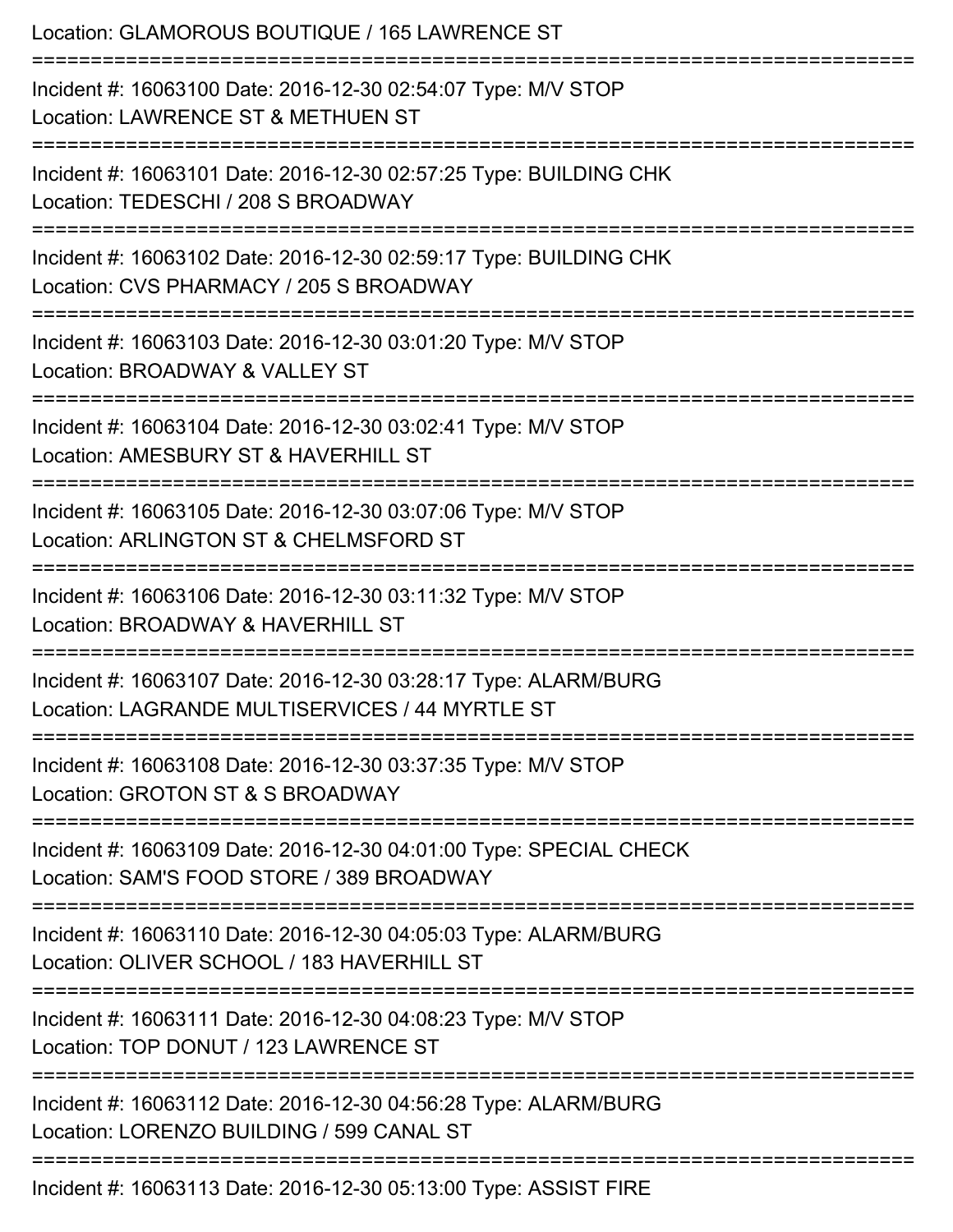| Incident #: 16063114 Date: 2016-12-30 05:14:58 Type: KEEP PEACE<br>Location: 115 ALDER ST FL 3                            |
|---------------------------------------------------------------------------------------------------------------------------|
| Incident #: 16063115 Date: 2016-12-30 05:43:15 Type: AUTO ACC/NO PI<br>Location: 20 SAXONIA AV                            |
| Incident #: 16063116 Date: 2016-12-30 06:12:36 Type: SUS PERS/MV<br>Location: 2 BORDER ST                                 |
| Incident #: 16063117 Date: 2016-12-30 06:41:07 Type: DISTURBANCE<br>Location: 23 JORDAN ST FL 3                           |
| Incident #: 16063118 Date: 2016-12-30 07:32:26 Type: M/V STOP<br>Location: COMMON ST & NEWBURY ST<br>==================== |
| Incident #: 16063120 Date: 2016-12-30 07:35:38 Type: SUS PERS/MV<br><b>Location: 80 TREMONT ST</b>                        |
| Incident #: 16063119 Date: 2016-12-30 07:36:06 Type: M/V STOP<br>Location: ISLAND ST & UNION ST                           |
| Incident #: 16063121 Date: 2016-12-30 07:48:56 Type: AUTO ACC/NO PI<br>Location: BROADWAY LIQUORS / 434 BROADWAY          |
| Incident #: 16063122 Date: 2016-12-30 08:18:12 Type: TENANT PROB<br>Location: 26 SPRUCE ST FL 2                           |
| Incident #: 16063123 Date: 2016-12-30 09:02:32 Type: ALARM/BURG<br>Location: 15 BUSWELL ST                                |
| Incident #: 16063124 Date: 2016-12-30 09:14:47 Type: MEDIC SUPPORT<br>Location: 9 FARLEY ST #1ST                          |
| Incident #: 16063125 Date: 2016-12-30 09:23:31 Type: ALARM/BURG<br>Location: HOOKAH AND MORE / 134 S BROADWAY             |
| Incident #: 16063126 Date: 2016-12-30 09:24:18 Type: ALARM/BURG<br>Location: 74 HANCOCK ST                                |
| Incident #: 16063127 Date: 2016-12-30 09:25:38 Type: M/V STOP                                                             |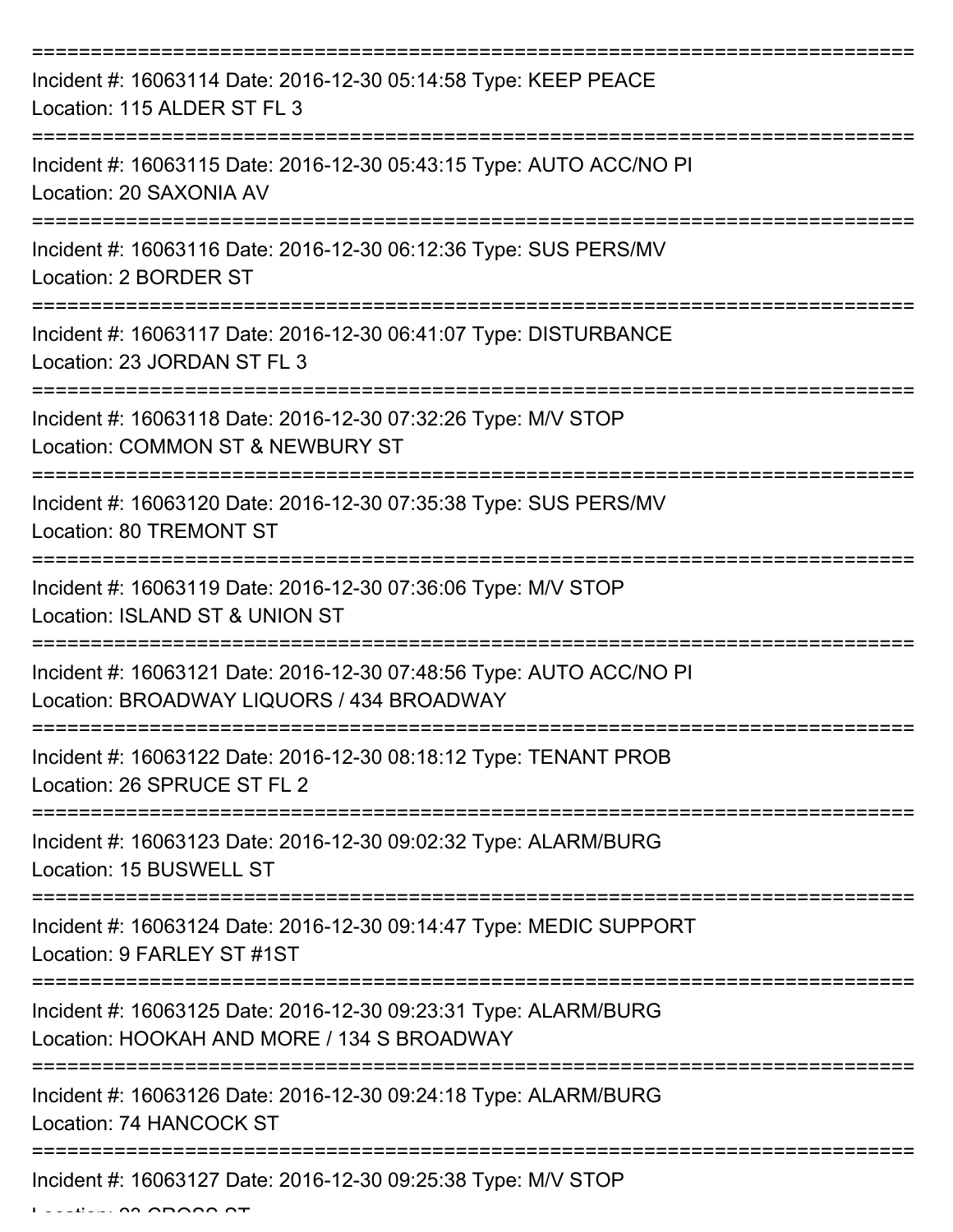| Incident #: 16063128 Date: 2016-12-30 09:31:08 Type: GENERAL SERV<br>Location: 56 BROOKFIELD ST    |
|----------------------------------------------------------------------------------------------------|
| Incident #: 16063129 Date: 2016-12-30 09:35:46 Type: MEDIC SUPPORT<br>Location: 4 SAVOIE AV        |
| Incident #: 16063131 Date: 2016-12-30 09:35:49 Type: B&E/MV/PAST<br>Location: 5 GRAFTON ST         |
| Incident #: 16063130 Date: 2016-12-30 09:38:43 Type: M/V STOP<br>Location: 3 HAMPSHIRE ST          |
| Incident #: 16063132 Date: 2016-12-30 09:40:10 Type: M/V STOP<br>Location: 284 ESSEX ST            |
| Incident #: 16063133 Date: 2016-12-30 09:41:42 Type: 209A/SERVE<br>Location: 13 KENDALL ST         |
| Incident #: 16063134 Date: 2016-12-30 09:45:20 Type: M/V STOP<br>Location: COMMON ST & LAWRENCE ST |
| Incident #: 16063135 Date: 2016-12-30 09:46:06 Type: M/V STOP<br>Location: BROADWAY & VALLEY ST    |
| Incident #: 16063136 Date: 2016-12-30 09:46:58 Type: M/V STOP<br>Location: ESSEX ST & JACKSON ST   |
| Incident #: 16063137 Date: 2016-12-30 09:49:50 Type: M/V STOP<br>Location: 205 BROADWAY            |
| Incident #: 16063138 Date: 2016-12-30 09:51:10 Type: 209A/SERVE<br>Location: 47 MECHANIC ST        |
| Incident #: 16063139 Date: 2016-12-30 09:55:42 Type: LOST PROPERTY<br>Location: 50 GREENWOOD ST    |
| Incident #: 16063140 Date: 2016-12-30 09:59:04 Type: M/V STOP<br>Location: 1 BROADWAY              |
| Incident #: 16063141 Date: 2016-12-30 10:01:15 Type: M/V STOP                                      |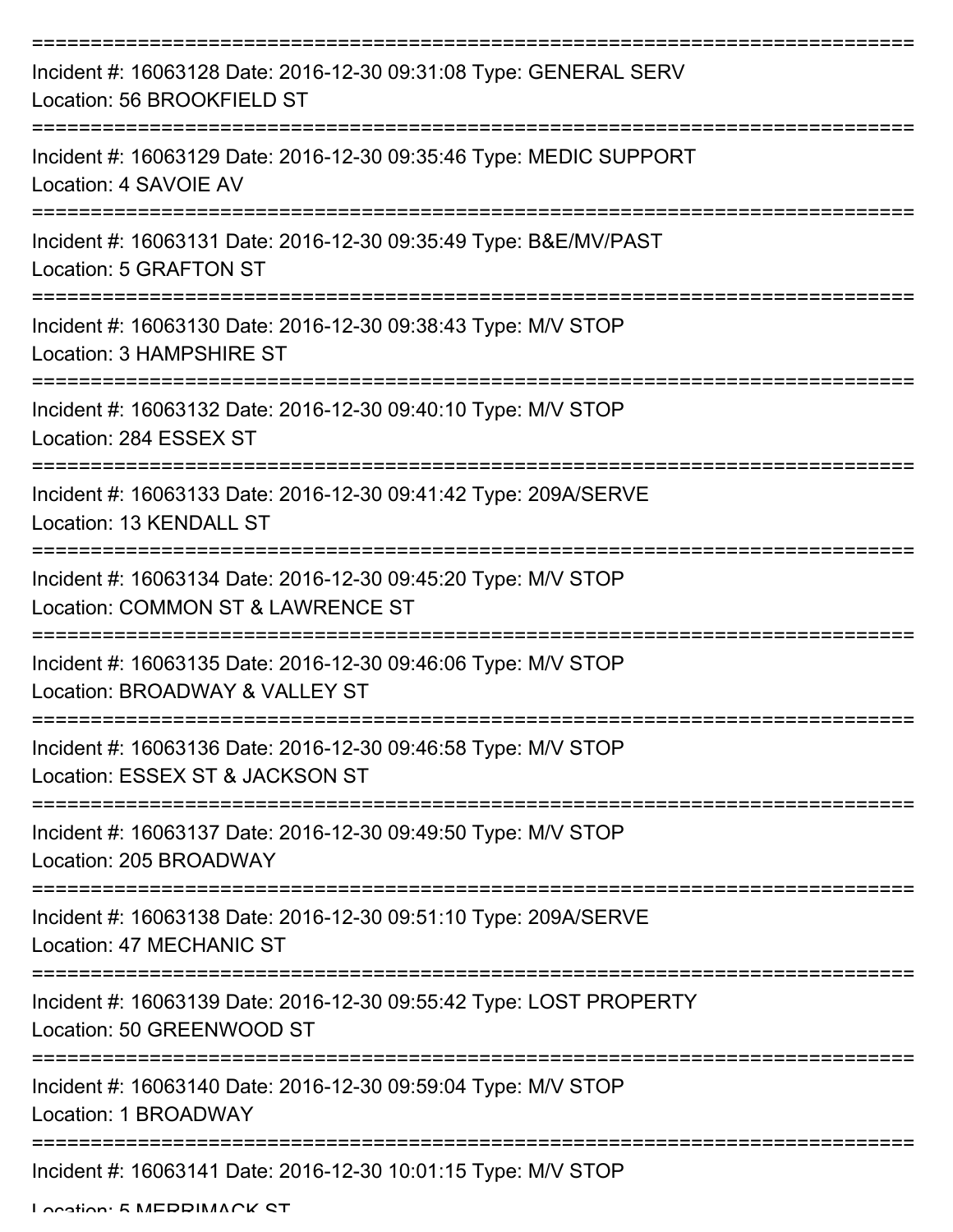| Incident #: 16063142 Date: 2016-12-30 10:03:13 Type: CK WELL BEING<br>Location: 331 SALEM ST #B                  |
|------------------------------------------------------------------------------------------------------------------|
| Incident #: 16063144 Date: 2016-12-30 10:05:00 Type: NEIGHBOR PROB<br>Location: 17 NELSON ST                     |
| Incident #: 16063143 Date: 2016-12-30 10:05:17 Type: CK WELL BEING<br>Location: BROADWAY & MANCHESTER ST         |
| Incident #: 16063145 Date: 2016-12-30 10:07:56 Type: M/V STOP<br>Location: MEDFORD ST                            |
| Incident #: 16063146 Date: 2016-12-30 10:10:52 Type: M/V STOP<br>Location: 89 S BROADWAY                         |
| Incident #: 16063147 Date: 2016-12-30 10:17:35 Type: MEDIC SUPPORT<br>Location: 15 UNION ST                      |
| Incident #: 16063148 Date: 2016-12-30 10:21:47 Type: DISTURBANCE<br>Location: COMMON ST & LAWRENCE ST            |
| Incident #: 16063149 Date: 2016-12-30 10:24:54 Type: HIT & RUN PED<br>Location: MCDONALDS / 50 BROADWAY          |
| Incident #: 16063152 Date: 2016-12-30 10:27:52 Type: HIT & RUN M/V<br>Location: RITE AID PHARMACY / 365 ESSEX ST |
| Incident #: 16063150 Date: 2016-12-30 10:30:09 Type: 209A/SERVE<br>Location: 35 COMMON ST                        |
| Incident #: 16063151 Date: 2016-12-30 10:30:43 Type: AUTO ACC/UNK PI<br>Location: DUNKIN DONUTS / 99 WINTHROP AV |
| Incident #: 16063153 Date: 2016-12-30 10:33:00 Type: M/V STOP<br><b>Location: CENTRAL BRIDGE</b>                 |
| Incident #: 16063154 Date: 2016-12-30 10:40:55 Type: M/V STOP<br><b>Location: MARSTON ST</b>                     |
| Incident #: 16063155 Date: 2016-12-30 10:43:28 Type: M/V STOP<br>Location: 130 COMMON ST                         |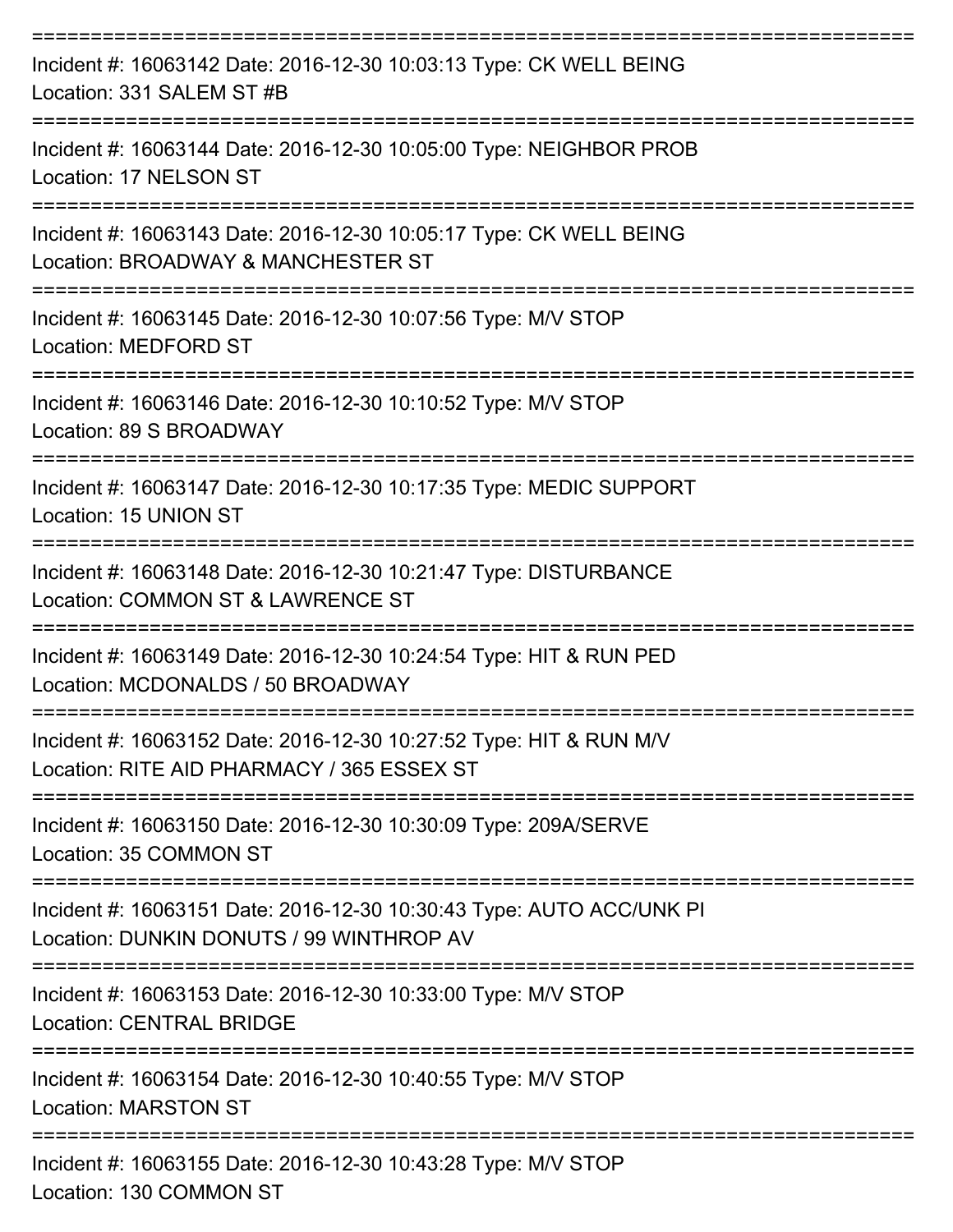| Incident #: 16063156 Date: 2016-12-30 10:44:46 Type: M/V STOP<br>Location: CANAL ST & MARSTON ST  |
|---------------------------------------------------------------------------------------------------|
| Incident #: 16063157 Date: 2016-12-30 10:46:00 Type: M/V STOP<br>Location: 25 MARSTON ST          |
| Incident #: 16063158 Date: 2016-12-30 10:47:09 Type: M/V STOP<br>Location: 19 HANCOCK ST          |
| Incident #: 16063159 Date: 2016-12-30 10:54:51 Type: M/V STOP<br>Location: 25 MARSTON ST          |
| Incident #: 16063160 Date: 2016-12-30 10:57:09 Type: M/V STOP<br>Location: 21 HANCOCK ST          |
| Incident #: 16063161 Date: 2016-12-30 10:58:00 Type: UNWANTEDGUEST<br>Location: 153 SARATOGA ST   |
| Incident #: 16063162 Date: 2016-12-30 11:04:30 Type: M/V STOP<br>Location: 60 MARGIN ST           |
| Incident #: 16063163 Date: 2016-12-30 11:06:18 Type: 209A/SERVE<br>Location: 138 SARATOGA ST      |
| Incident #: 16063164 Date: 2016-12-30 11:06:42 Type: M/V STOP<br>Location: 20 MARSTON ST          |
| Incident #: 16063165 Date: 2016-12-30 11:13:58 Type: M/V STOP<br>Location: 78 E HAVERHILL ST      |
| Incident #: 16063166 Date: 2016-12-30 11:14:04 Type: WARRANT SERVE<br>Location: 264 COLONIAL RD   |
| Incident #: 16063167 Date: 2016-12-30 11:37:04 Type: M/V STOP<br><b>Location: S UNION ST</b>      |
| Incident #: 16063168 Date: 2016-12-30 11:43:29 Type: LOST PROPERTY<br>Location: 151 BEACON AV #14 |
| Incident #: 16063169 Date: 2016-12-30 12:04:55 Type: M/V STOP<br>Location: 280 BROADWAY           |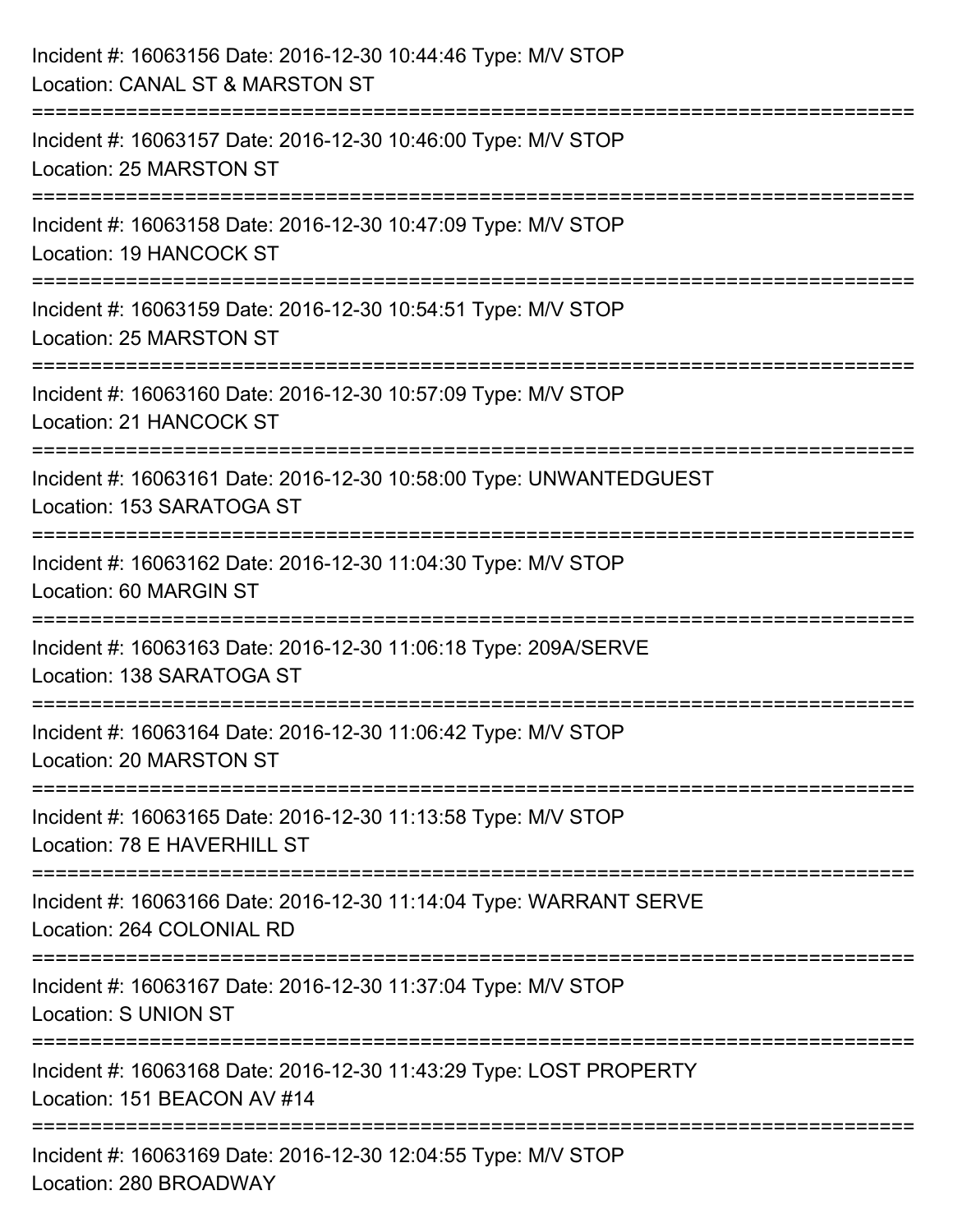| Incident #: 16063170 Date: 2016-12-30 12:10:55 Type: ANIMAL COMPL<br>Location: LOWELL ST & MARGIN ST                           |
|--------------------------------------------------------------------------------------------------------------------------------|
| Incident #: 16063171 Date: 2016-12-30 12:19:05 Type: AUTO ACC/NO PI<br>Location: HAFFNERS GAS STATION / 262 LAWRENCE ST        |
| Incident #: 16063172 Date: 2016-12-30 12:27:23 Type: E911 HANGUP<br>Location: 525 ESSEX ST                                     |
| Incident #: 16063173 Date: 2016-12-30 12:30:11 Type: 209A/SERVE<br>Location: 30 COMMON ST                                      |
| Incident #: 16063175 Date: 2016-12-30 12:31:25 Type: 209A/SERVE<br>Location: 30 COMMON ST                                      |
| Incident #: 16063174 Date: 2016-12-30 12:33:54 Type: M/V STOP<br>Location: ANDOVER ST & STATE ST                               |
| Incident #: 16063177 Date: 2016-12-30 12:36:02 Type: 209A/SERVE<br>Location: 30 COMMON ST                                      |
| Incident #: 16063176 Date: 2016-12-30 12:38:18 Type: M/V STOP<br>Location: HAVERHILL ST & MARGIN ST                            |
| Incident #: 16063178 Date: 2016-12-30 12:42:28 Type: 209A/SERVE<br>Location: 30 COMMON ST                                      |
| Incident #: 16063179 Date: 2016-12-30 12:45:16 Type: 209A/SERVE<br>Location: 30 COMMON ST<br>--------------------------------- |
| Incident #: 16063180 Date: 2016-12-30 12:46:33 Type: ALARM/BURG<br>Location: 165 LAWRENCE ST                                   |
| Incident #: 16063181 Date: 2016-12-30 12:48:01 Type: MEDIC SUPPORT<br>Location: 26 STEINER ST                                  |
| Incident #: 16063182 Date: 2016-12-30 12:49:34 Type: 209A/SERVE<br>Location: 108 WALNUT ST                                     |
| Incident #: 16063183 Date: 2016-12-30 12:49:57 Type: 209A/SERVE<br>Location: 8 MERRIMACK VIEW CT                               |

===========================================================================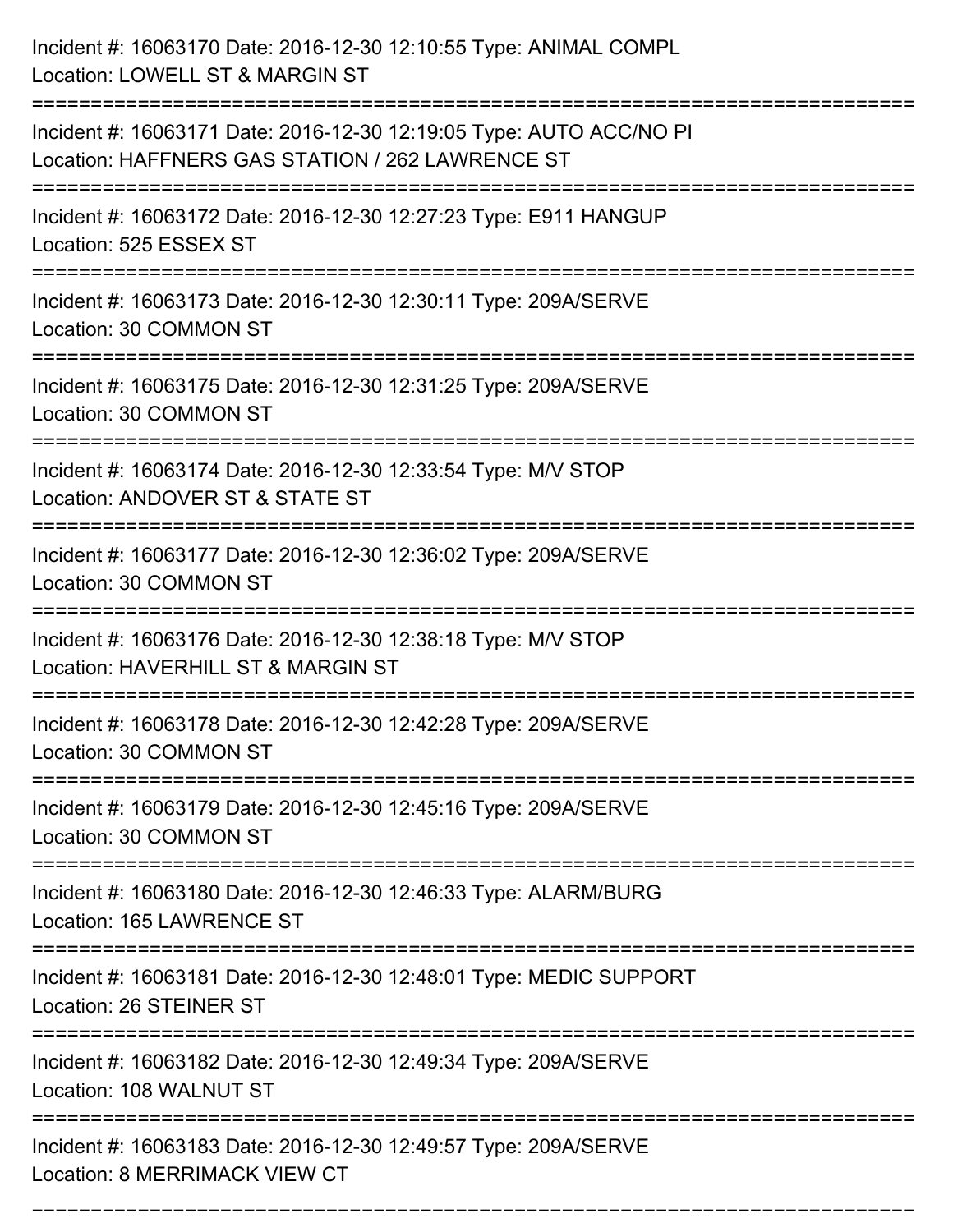| Incident #: 16063184 Date: 2016-12-30 12:50:41 Type: 209A/SERVE<br>Location: 19 WINTER ST                                          |
|------------------------------------------------------------------------------------------------------------------------------------|
| Incident #: 16063185 Date: 2016-12-30 12:53:49 Type: 209A/SERVE<br>Location: 90 LOWELL ST                                          |
| Incident #: 16063186 Date: 2016-12-30 12:54:33 Type: 209A/SERVE<br>Location: 7A SUMMER ST                                          |
| Incident #: 16063187 Date: 2016-12-30 12:56:26 Type: M/V STOP<br><b>Location: CAMBRIDGE ST</b>                                     |
| Incident #: 16063188 Date: 2016-12-30 12:59:26 Type: M/V STOP<br>Location: S UNION ST & WINTHROP AV<br>:========================== |
| Incident #: 16063189 Date: 2016-12-30 13:01:06 Type: M/V STOP<br>Location: PARK ST & WALNUT ST                                     |
| Incident #: 16063190 Date: 2016-12-30 13:07:32 Type: M/V STOP<br>Location: 157 FOSTER ST                                           |
| Incident #: 16063191 Date: 2016-12-30 13:08:27 Type: M/V STOP<br>Location: HOLT ST & WATER ST                                      |
| Incident #: 16063192 Date: 2016-12-30 13:10:21 Type: M/V STOP<br>Location: 280 HAVERHILL ST                                        |
| Incident #: 16063193 Date: 2016-12-30 13:17:13 Type: M/V STOP<br>Location: AMESBURY ST & CANAL ST                                  |
| Incident #: 16063194 Date: 2016-12-30 13:18:34 Type: M/V STOP<br>Location: BROADWAY & CROSS ST                                     |
| Incident #: 16063195 Date: 2016-12-30 13:20:47 Type: M/V STOP<br>Location: BOXFORD ST & S UNION ST                                 |
| Incident #: 16063196 Date: 2016-12-30 13:23:45 Type: M/V STOP<br>Location: BOXFORD ST & WINTHROP AV                                |
| Incident #: 16063197 Date: 2016-12-30 13:25:10 Type: M/V STOP<br>Location: 12 RIDGE RD                                             |
|                                                                                                                                    |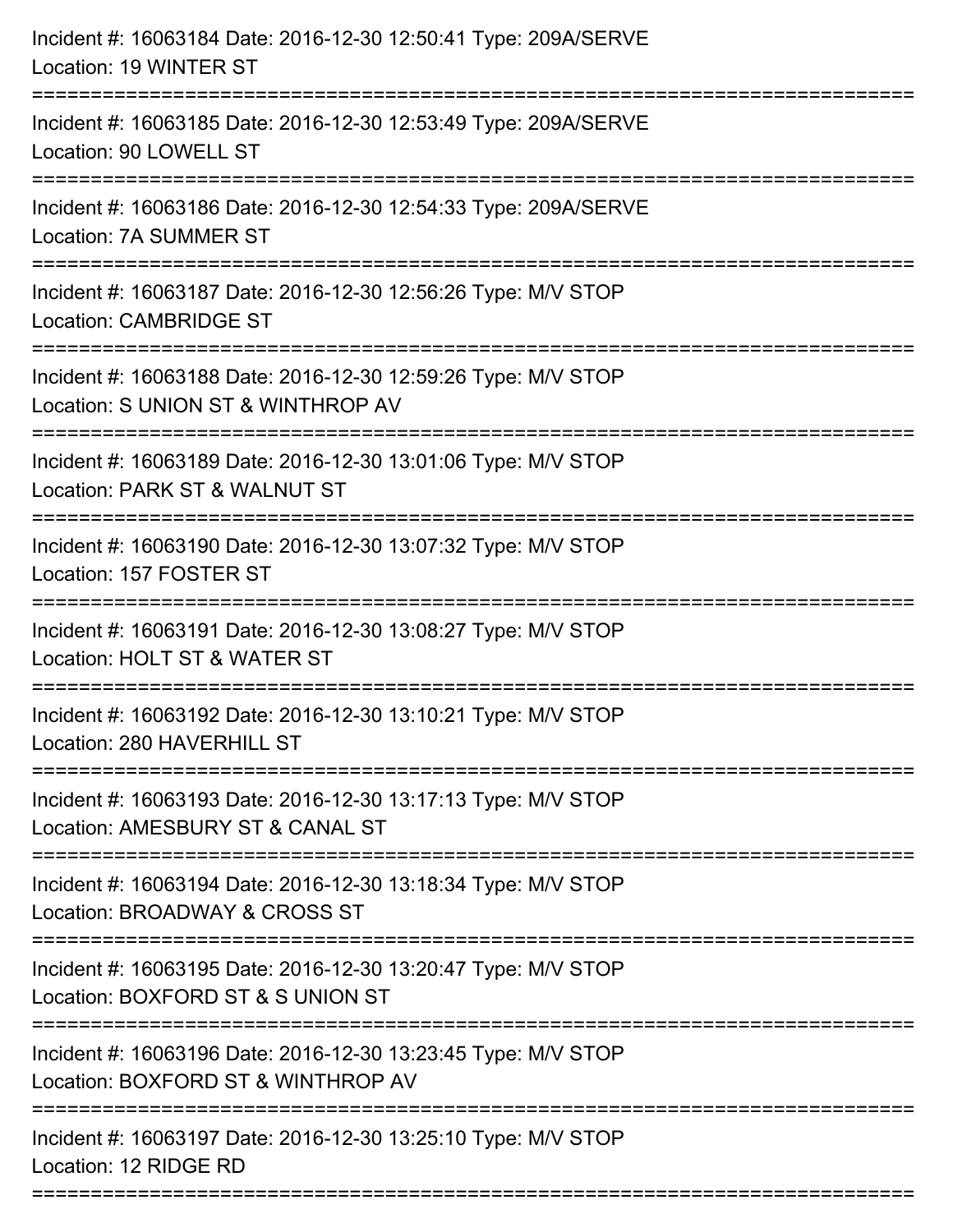Location: S BROADWAY & SOUTH ST

| Incident #: 16063198 Date: 2016-12-30 13:31:24 Type: M/V STOP<br>Location: CHICKERING ST & WINTHROP AV            |
|-------------------------------------------------------------------------------------------------------------------|
| Incident #: 16063200 Date: 2016-12-30 13:35:57 Type: M/V STOP<br>Location: GRAFTON ST & WINTHROP AV               |
| Incident #: 16063201 Date: 2016-12-30 13:39:01 Type: M/V STOP<br>Location: FERN ST & LAWRENCE ST                  |
| Incident #: 16063202 Date: 2016-12-30 13:44:04 Type: RECOV/STOL/MV<br>Location: 7 BROOKFIELD ST<br>-------------- |
| Incident #: 16063203 Date: 2016-12-30 13:45:09 Type: ALARM/BURG<br>Location: BRODIE INC / 10 BALLARD RD           |
| Incident #: 16063204 Date: 2016-12-30 13:47:22 Type: M/V STOP<br>Location: EUTAW ST & FITZ ST                     |
| Incident #: 16063205 Date: 2016-12-30 13:49:51 Type: M/V STOP<br>Location: FRONT ST & S BROADWAY                  |
| Incident #: 16063207 Date: 2016-12-30 13:51:16 Type: DOMESTIC/PAST<br>Location: 218 BROADWAY                      |
| Incident #: 16063206 Date: 2016-12-30 13:52:42 Type: M/V STOP<br>Location: LAWRENCE ST & LEXINGTON ST             |
| Incident #: 16063208 Date: 2016-12-30 13:58:01 Type: M/V STOP<br>Location: BERKELEY ST & KNOX ST                  |
| Incident #: 16063209 Date: 2016-12-30 14:01:13 Type: HIT & RUN M/V<br><b>Location: EUTAW ST</b>                   |
| Incident #: 16063210 Date: 2016-12-30 14:07:10 Type: M/V STOP<br>Location: 267 JACKSON ST                         |
| Incident #: 16063211 Date: 2016-12-30 14:11:12 Type: M/V STOP<br>Location: GILBERT ST & S BROADWAY                |
|                                                                                                                   |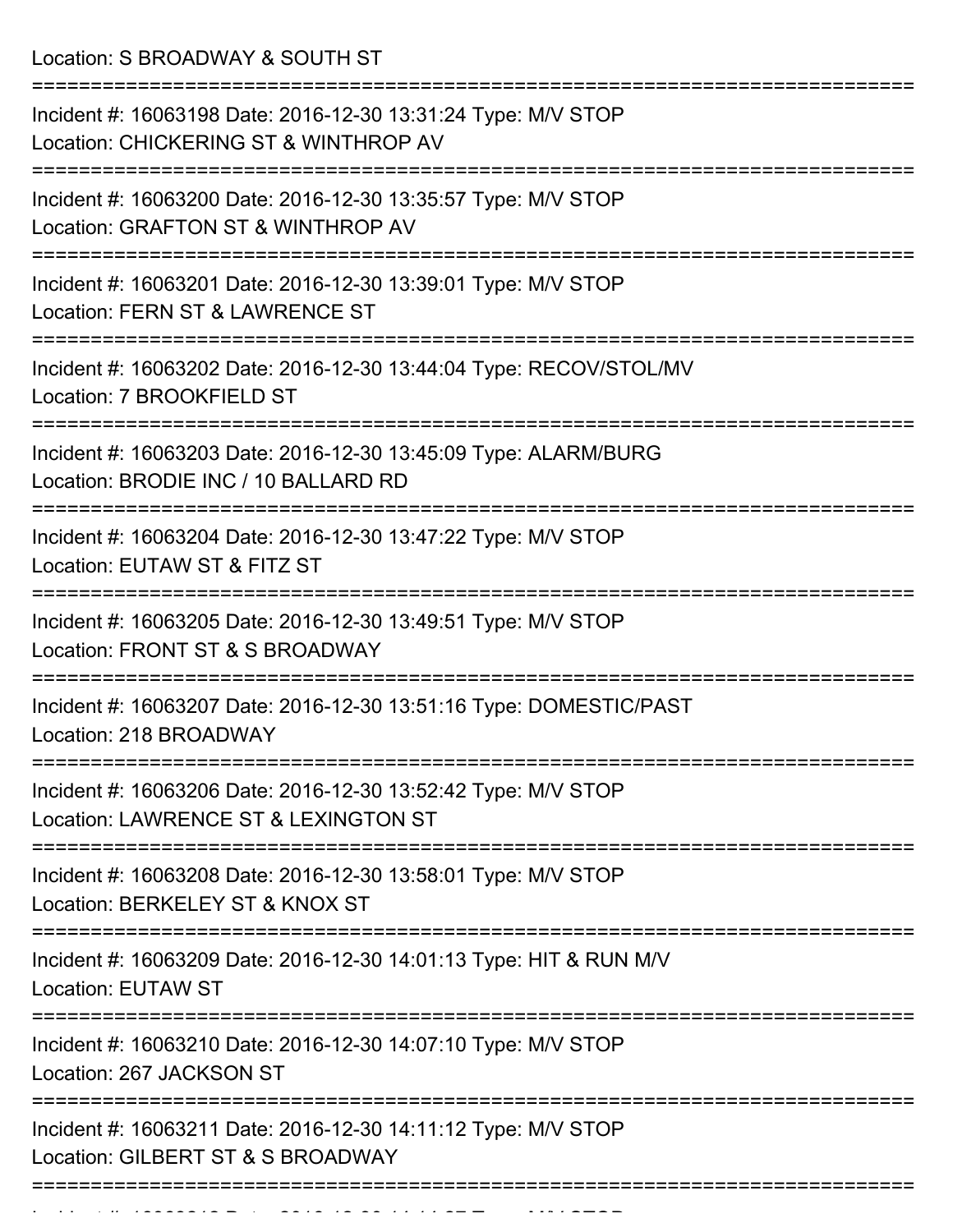Location: 299 JACKSON ST =========================================================================== Incident #: 16063213 Date: 2016-12-30 14:15:16 Type: B&E/PROG Location: 98 CROSS ST =========================================================================== Incident #: 16063214 Date: 2016-12-30 14:21:38 Type: MEDIC SUPPORT Location: 27 DURHAM ST FL 1 =========================================================================== Incident #: 16063215 Date: 2016-12-30 14:26:47 Type: MEDIC SUPPORT Location: 83 CAMBRIDGE ST FL 1 =========================================================================== Incident #: 16063216 Date: 2016-12-30 14:34:55 Type: SUICIDE ATTEMPT Location: 21 SAXONIA AV =========================================================================== Incident #: 16063217 Date: 2016-12-30 14:39:31 Type: GENERAL SERV Location: 23 JORDAN ST FL 3 =========================================================================== Incident #: 16063218 Date: 2016-12-30 14:59:39 Type: AUTO ACC/NO PI Location: ANDOVER ST & PARKER ST =========================================================================== Incident #: 16063219 Date: 2016-12-30 15:01:45 Type: CK WELL BEING Location: 33 CORNISH ST =========================================================================== Incident #: 16063220 Date: 2016-12-30 15:01:57 Type: GENERAL SERV Location: EATON ST & EVERETT ST =========================================================================== Incident #: 16063221 Date: 2016-12-30 15:06:04 Type: DRUG VIO Location: 6 DIAMOND ST #27 =========================================================================== Incident #: 16063222 Date: 2016-12-30 15:26:56 Type: M/V STOP Location: ANDOVER ST & S UNION ST =========================================================================== Incident #: 16063223 Date: 2016-12-30 15:32:51 Type: M/V STOP Location: 79 CAMBRIDGE ST =========================================================================== Incident #: 16063224 Date: 2016-12-30 15:35:39 Type: CK WELL BEING Location: 49 CHESTER ST #2 =========================================================================== Incident #: 16063225 Date: 2016-12-30 15:40:11 Type: M/V STOP Location: GRAFTON ST & S UNION ST

=============================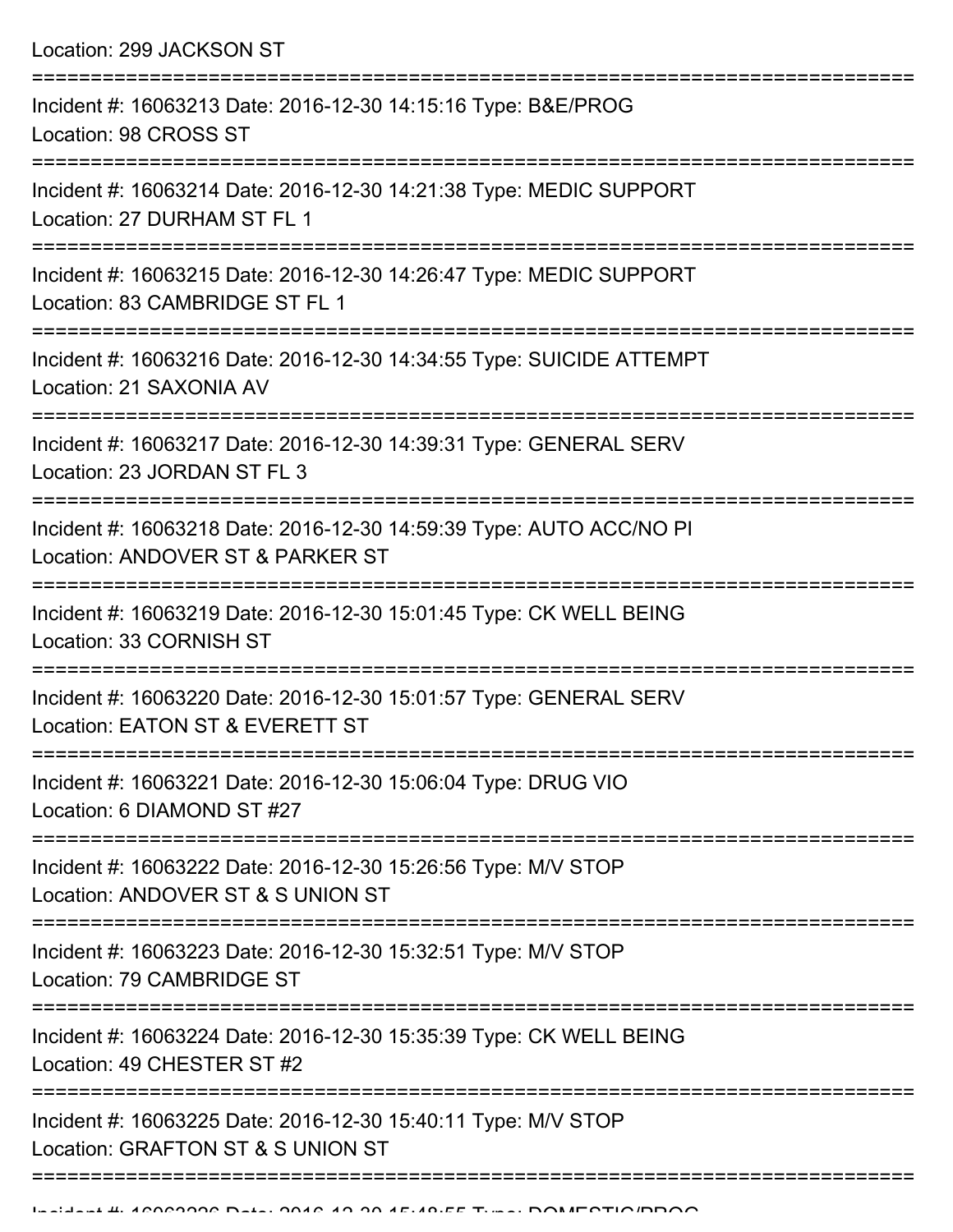Location: 148 WEST ST #1

| Incident #: 16063227 Date: 2016-12-30 15:51:44 Type: SHOPLIFTING<br>Location: WALGREENS / 135 BROADWAY         |
|----------------------------------------------------------------------------------------------------------------|
| Incident #: 16063228 Date: 2016-12-30 15:55:11 Type: M/V STOP<br>Location: MARKET ST & PARKER ST               |
| Incident #: 16063229 Date: 2016-12-30 16:00:22 Type: DISTURBANCE<br>Location: 232 HAMPSHIRE ST                 |
| Incident #: 16063230 Date: 2016-12-30 16:04:20 Type: A&B D/W PAST<br>Location: 110 SARATOGA ST                 |
| Incident #: 16063231 Date: 2016-12-30 16:25:40 Type: MV/BLOCKING<br>Location: JACKSON ST & LOGAN ST            |
| Incident #: 16063232 Date: 2016-12-30 16:30:03 Type: DISTURBANCE<br>Location: TRAIN STATION / 211 MERRIMACK ST |
| Incident #: 16063233 Date: 2016-12-30 16:47:15 Type: SUS PERS/MV<br>Location: 42 PLEASANT ST                   |
| Incident #: 16063234 Date: 2016-12-30 16:58:01 Type: SUS PERS/MV<br>Location: 2 BORDER ST                      |
| Incident #: 16063235 Date: 2016-12-30 16:58:13 Type: HIT & RUN M/V<br>Location: BROADWAY & LOWELL ST           |
| Incident #: 16063236 Date: 2016-12-30 17:12:04 Type: FIRE<br>Location: 172 JACKSON ST FL 1                     |
| Incident #: 16063237 Date: 2016-12-30 17:29:46 Type: INVEST CONT<br>Location: 26 WOODLAND ST                   |
| Incident #: 16063238 Date: 2016-12-30 17:35:24 Type: M/V STOP<br>Location: 47 MELVIN ST                        |
| Incident #: 16063239 Date: 2016-12-30 17:36:34 Type: M/V STOP<br>Location: ALLSTON ST & HIGH ST                |
| Incident #: 16063240 Date: 2016-12-30 17:39:05 Type: STOL/MV/PAS                                               |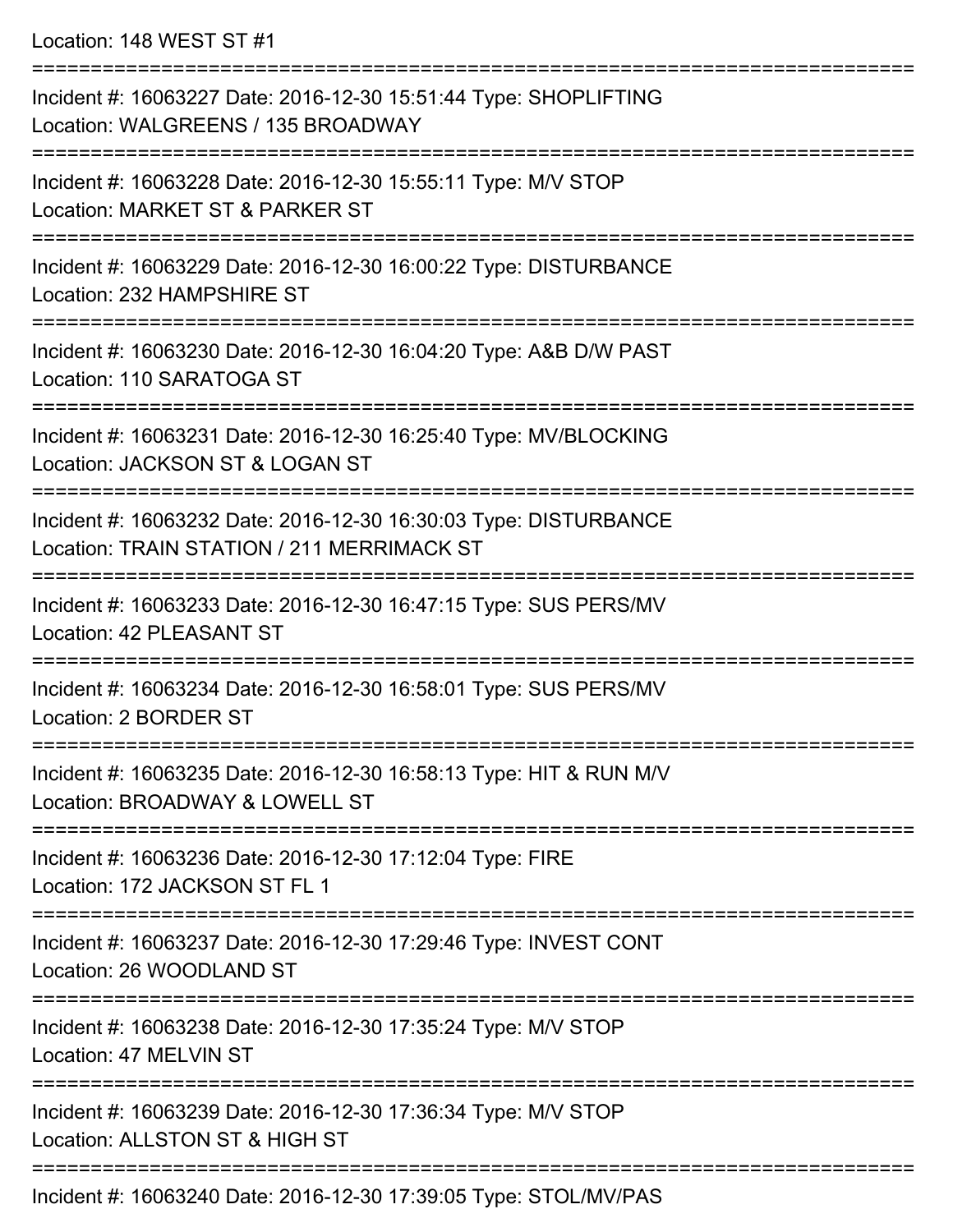| Incident #: 16063241 Date: 2016-12-30 17:43:16 Type: M/V STOP<br>Location: 700 ESSEX ST                 |
|---------------------------------------------------------------------------------------------------------|
| Incident #: 16063242 Date: 2016-12-30 17:48:31 Type: M/V STOP<br>Location: GRAFTON ST & WINTHROP AV     |
| Incident #: 16063243 Date: 2016-12-30 17:51:39 Type: INVEST CONT<br>Location: 55 SWAN ST                |
| Incident #: 16063244 Date: 2016-12-30 17:55:23 Type: M/V STOP<br>Location: 465 ESSEX ST                 |
| Incident #: 16063245 Date: 2016-12-30 17:55:34 Type: FIRE<br>Location: 671 ESSEX ST #BLDG 4 FL 3        |
| Incident #: 16063246 Date: 2016-12-30 18:00:20 Type: M/V STOP<br>Location: BRADFORD ST & BROADWAY       |
| Incident #: 16063248 Date: 2016-12-30 18:00:22 Type: WARRANT SERVE<br>Location: 671 ESSEX ST #420       |
| Incident #: 16063247 Date: 2016-12-30 18:02:50 Type: M/V STOP<br>Location: GRAFTON ST & WINTHROP AV     |
| Incident #: 16063249 Date: 2016-12-30 18:03:36 Type: M/V STOP<br>Location: MERRIMACK ST & S BROADWAY    |
| Incident #: 16063250 Date: 2016-12-30 18:07:15 Type: M/V STOP<br>Location: BROADWAY & LOWELL ST         |
| Incident #: 16063251 Date: 2016-12-30 18:08:48 Type: AUTO ACC/NO PI<br>Location: FERN ST & LAWRENCE ST  |
| Incident #: 16063252 Date: 2016-12-30 18:09:07 Type: M/V STOP<br>Location: E HAVERHILL ST & PROSPECT ST |
| Incident #: 16063253 Date: 2016-12-30 18:12:18 Type: NOTIFICATION<br>Location: 19 CANTON ST             |
| Incident #: 16063254 Date: 2016-12-30 18:25:47 Type: MEDIC SUPPORT                                      |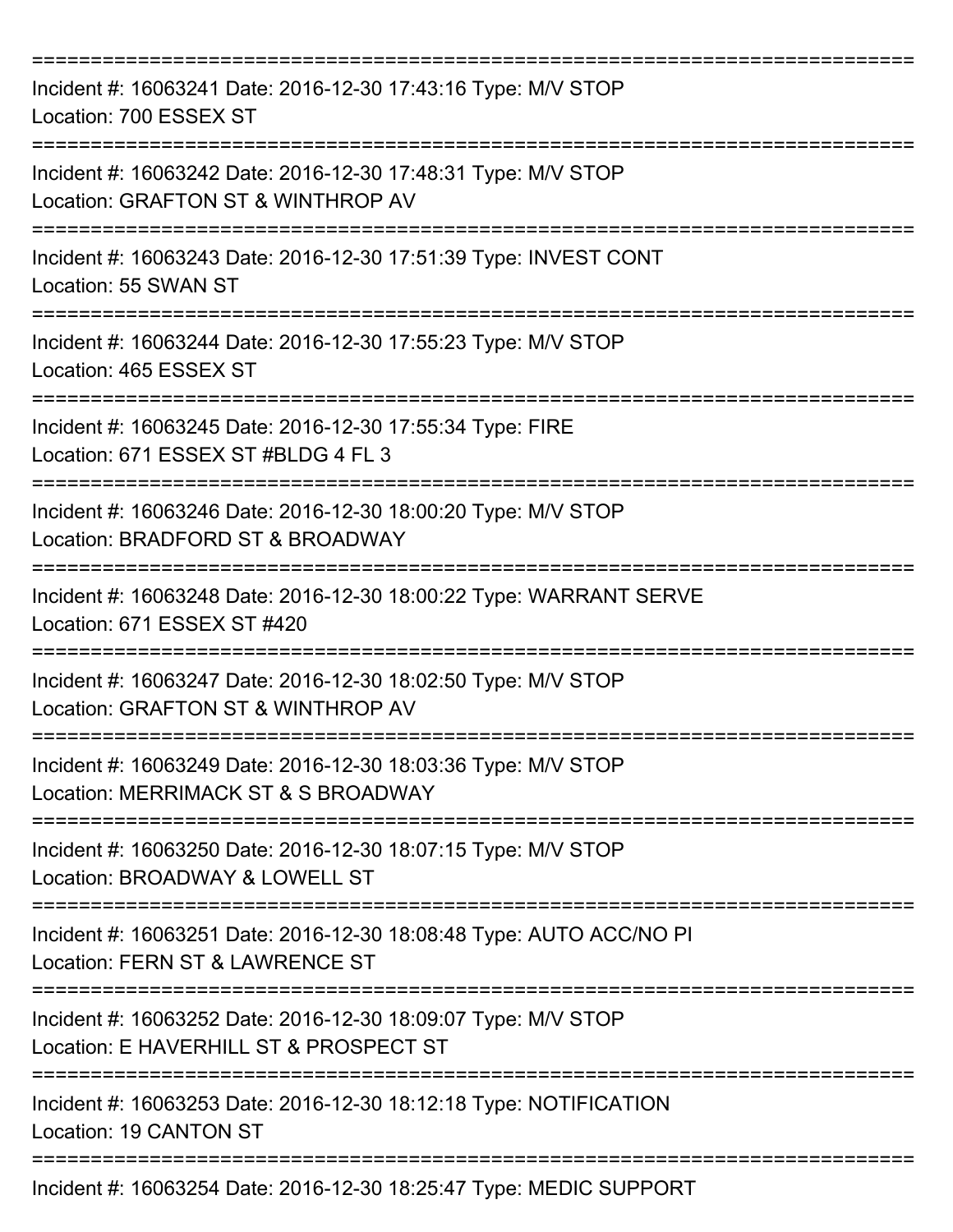| Incident #: 16063255 Date: 2016-12-30 18:26:24 Type: AUTO ACC/PI<br>Location: 320 BROADWAY              |
|---------------------------------------------------------------------------------------------------------|
| Incident #: 16063256 Date: 2016-12-30 18:32:10 Type: ALARM/BURG<br>Location: SANTANDER / 460 S UNION ST |
| Incident #: 16063257 Date: 2016-12-30 18:36:44 Type: DRUG VIO<br>Location: CUMBERLAND / 320 S BROADWAY  |
| Incident #: 16063259 Date: 2016-12-30 18:42:27 Type: UNWANTEDGUEST<br>Location: 28 HOLLY ST FL 2        |
| Incident #: 16063258 Date: 2016-12-30 18:43:57 Type: INVEST CONT<br>Location: 264 COLONIAL RD           |
| Incident #: 16063260 Date: 2016-12-30 18:51:52 Type: AUTO ACC/PI<br>Location: 354 S BROADWAY            |
| Incident #: 16063261 Date: 2016-12-30 18:55:13 Type: SHOTS FIRED<br>Location: 25 WENDELL ST             |
| Incident #: 16063262 Date: 2016-12-30 18:56:10 Type: M/V STOP<br>Location: 113 BENNINGTON ST            |
| Incident #: 16063263 Date: 2016-12-30 19:23:33 Type: M/V STOP<br>Location: 2 MUSEUM SQ                  |
| Incident #: 16063264 Date: 2016-12-30 19:26:31 Type: A&B PAST<br>Location: 16 WENDELL ST FL 3           |
| Incident #: 16063265 Date: 2016-12-30 20:00:26 Type: SHOTS FIRED<br>Location: ACTON ST & WASHINGTON ST  |
| Incident #: 16063266 Date: 2016-12-30 20:02:44 Type: NOTIFICATION<br>Location: 46 STATE ST              |
| Incident #: 16063267 Date: 2016-12-30 20:06:23 Type: SUS PERS/MV<br>Location: 66 JUNIPER ST             |
| Incident #: 16063268 Date: 2016-12-30 20:07:38 Type: VIO CITY ORD                                       |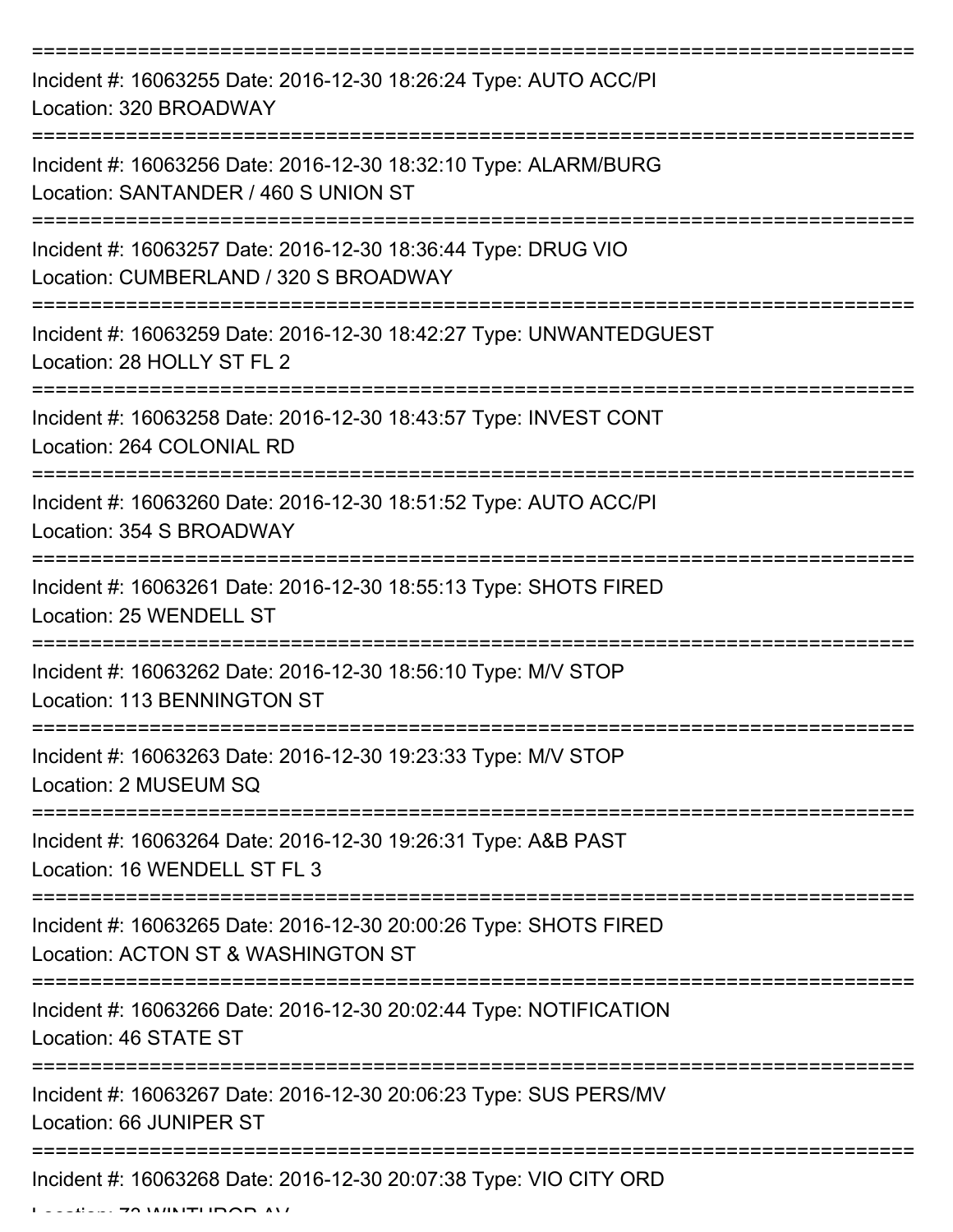| Incident #: 16063269 Date: 2016-12-30 20:18:49 Type: DOMESTIC/PROG<br>Location: 112 FARNHAM ST #2                       |
|-------------------------------------------------------------------------------------------------------------------------|
| Incident #: 16063270 Date: 2016-12-30 20:34:44 Type: CK WELL BEING<br>Location: 5 DANFORTH ST                           |
| Incident #: 16063271 Date: 2016-12-30 20:41:47 Type: AUTO ACC/NO PI<br>Location: BANK OF AMERICA / 257 ESSEX ST         |
| Incident #: 16063272 Date: 2016-12-30 20:44:36 Type: NOISE ORD<br>Location: 262 E HAVERHILL ST #3                       |
| Incident #: 16063273 Date: 2016-12-30 20:54:21 Type: TOW OF M/V<br>Location: BODWELL ST & SCHOOL ST                     |
| Incident #: 16063275 Date: 2016-12-30 21:07:24 Type: M/V STOP<br>Location: 425 ESSEX ST                                 |
| Incident #: 16063274 Date: 2016-12-30 21:07:44 Type: E911 HANGUP<br><b>Location: 2 CURRIER ST</b>                       |
| Incident #: 16063276 Date: 2016-12-30 21:08:36 Type: INVEST CONT<br>Location: 90 LOWELL ST                              |
| Incident #: 16063277 Date: 2016-12-30 21:08:49 Type: UNWANTEDGUEST<br>Location: 7 ELEVEN / 360 BROADWAY                 |
| Incident #: 16063279 Date: 2016-12-30 21:12:50 Type: A&B PAST<br>Location: 170 BROADWAY                                 |
| Incident #: 16063278 Date: 2016-12-30 21:19:55 Type: ALARM/BURG<br>Location: CENTRAL CATHOLIC / 300 HAMPSHIRE ST        |
| ------------------------------<br>Incident #: 16063280 Date: 2016-12-30 21:24:11 Type: M/V STOP<br>Location: 7 BROADWAY |
| Incident #: 16063281 Date: 2016-12-30 21:33:10 Type: UNWANTEDGUEST<br>Location: 383 HAVERHILL ST                        |
| Incident #: 16063282 Date: 2016-12-30 21:42:07 Type: M/V STOP                                                           |

Location: DADK CT & CALINDEDC CT